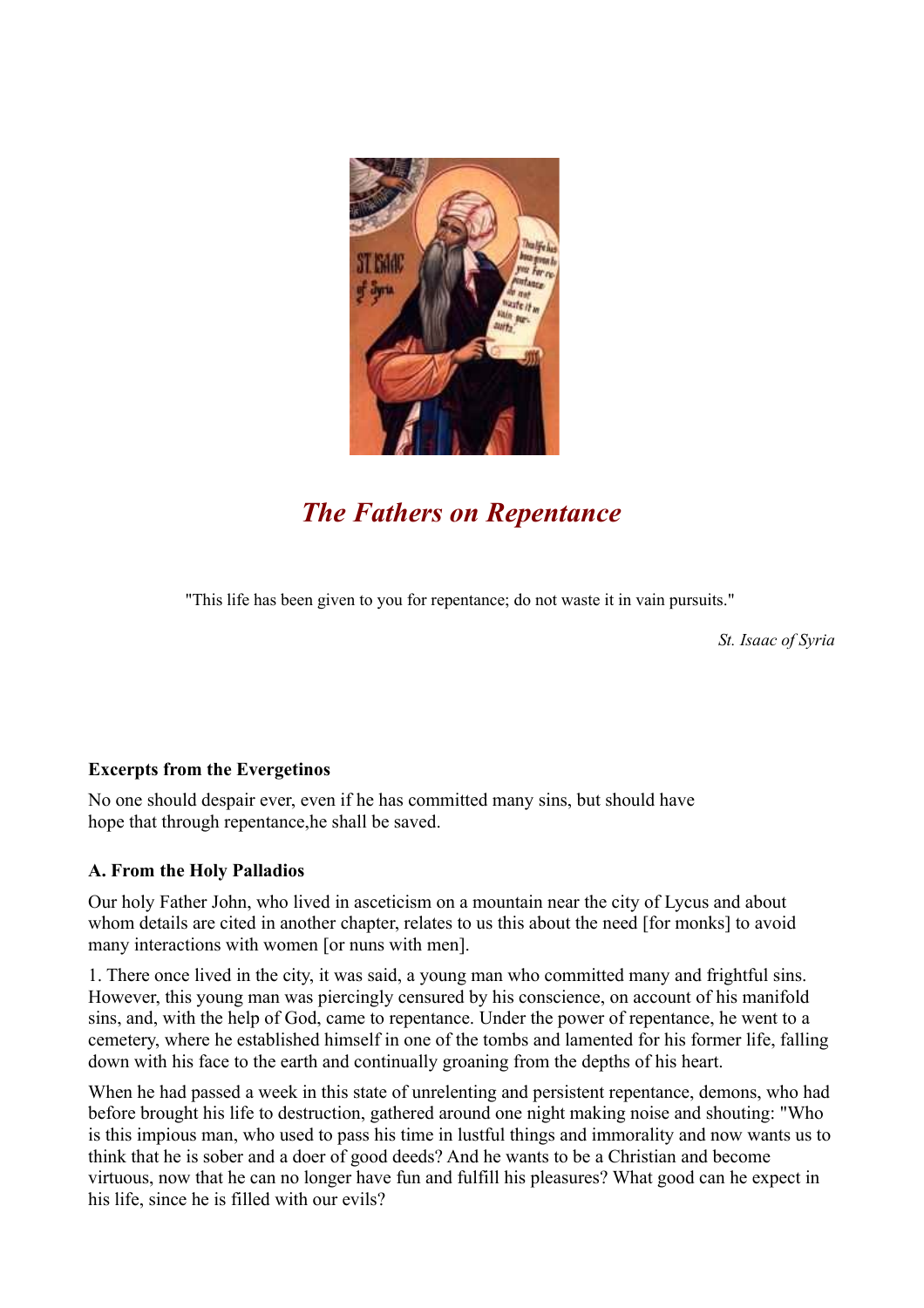"Hey you! Will you not get up from there at all? Will you not come with us to your customary places of sin and depravity? Fallen women and wine await you; will you not come to indulge your desires? After all the sins that you have committed up to this day, all hope for salvation is lost to you, and therefore, O struggler, you will only march on full speed to your damnation if you continue killing yourself this way. Why are you so intent and in such a hurry to be damned? Whatever transgression that there is, you committed it; together with us, you fell to every sin. Yet now you dare to flee our company? Do you not agree? Will you not go along with our offers?"

Meanwhile, however, the young man persisted in the sorrow of repentance and, appearing not to hear the exhortations of the demons, did not answer them at all. So the demons, seeing that they had accomplished nothing with their words, fell upon him, beat him cruelly, and, when they had wounded him all over, left him half-dead. But still the youth remained immovable in his place, groaning, and steadfast in his obdurate repentance.

During this time, the young man's relatives sought him out, finally finding him. Having learned the reason for his appearance—that is, of the brazen attack of the demons—, they tried to take him with them to their home. He, however, refused to abandon the place of his repentance.

The following night, the demons again attacked him and tormented him even more greatly. His relatives visited him for a second time, though without persuading him to leave his place of punishment and follow them. To their proposals on the matter, he answered patiently and with resignation:

"Do not pressure me. I prefer to die than to return to my former prodigal life."

The third night he almost died from the cruel torments of the demons, who attacked him with greater severity than all of the other times.

After that, the demons, having accomplished nothing with their threats and torments—for the young man would not change his mind at any scare tactic—, departed and left him alone.

Fleeing from him, they cried madly:

"He conquered us! He conquered us! He conquered us!"

From that time on, nothing bad happened to the youth; rather, with a clean conscience he came to realize every virtue. Until the end of his life, he remained in the tomb, which he made his hermitage, coming to be honored by God with the gifts of miraculous doings.

#### **B. From the Life of St. Synkletike**

The blessed Synkletike said: We should laud remiss and indolent souls who are easily exhausted in the struggle for good, as well as those souls who are easily discouraged and fall to despair. Indeed if such souls should display even the smallest good deed, we must praise it and marvel at it, giving them encouragement in their struggle for the good. Contrarily, the most serious and greatest of their faults we must characterize, in front of them, as the least and unworthy of note. For the Devil, who wishes to destroy all things, or rather to succeed at our spiritual destruction, resorts to the following ruse. On the one hand, with accomplished and ascetic monks, he tries to cover their sins and to make them forget them, so as to create pride in these men. On the other hand, he constantly exposes the sins of neophytes whose souls have not yet been strengthened in the ascetic life, before them and exaggerates these sins, so as to drive such neophytes to despair, until they abandon their ascetic efforts.

For this reason, then, these still irresolute souls we must care for with tenderness and remind them continually of the boundless compassion and kindness of God. Among other things, we must emphasize that our Lord is merciful and long-enduring and that he annuls his righteous judgments against wrong-doers, as long as they surely repent.

To render this teaching of ours convincing, we will bring forth examples from Holy Scripture,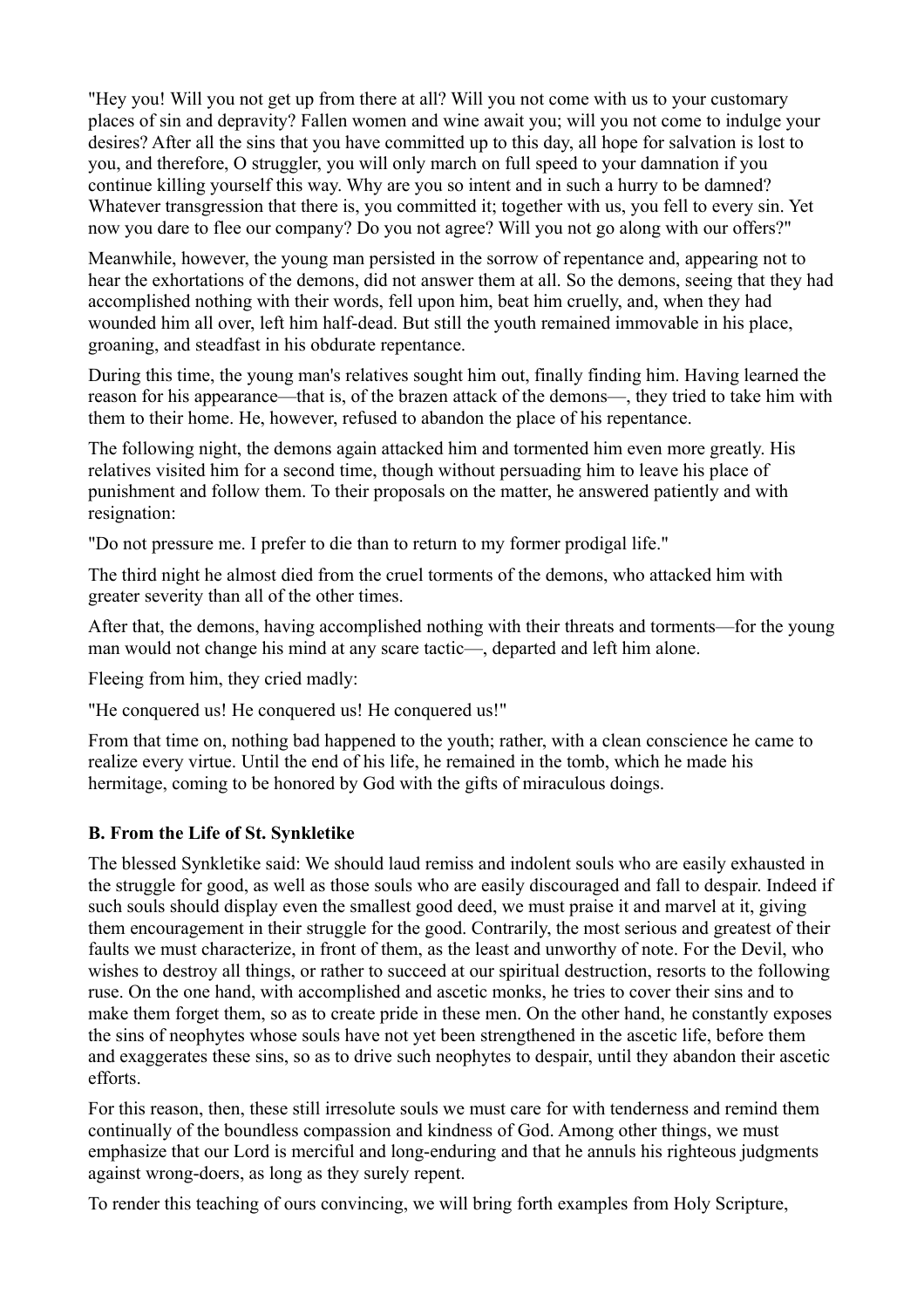which will reveal to the souls of our listeners the endless compassion of the Lord towards those who have sinned and repented. For example, let us recall that Raab was a prostitute, but was saved through her faith; St. Paul was a persecutor, but through repentance became a chosen vessel; and the thief who was crucified together with Christ on Golgotha, who had stolen and murdered, first opened the door of Paradise with one word of repentance: "Remember me, Lord, when Thou comest into Thy Kingdom." Moreover, let us cite the instance of St. Matthew, who was appointed to the Apostolic ranks by the Lord and who, even though a former tax collector, relates the parable of the tax collector as well as that of the Prodigal Son. So in general, let us bring to mind all of the stories in this regard which emphasize the worth of repentance and which extol the compassion of God towards the repentant man.

On the other hand, we must correct those souls who are ruled by pride by providing them with greater examples, just as we give the weaker souls encouragement, so as not to be ruled by despair. Let us take an example from the work of the best gardeners, who, when they see that a plant is of small stature and sickly, water it profusely and care for it greatly, so that it will grow and be strong; while, when they see in a plant the premature development of sprouts, they immediately trim the useless sprouts, so that the plant does not quickly wither. Likewise, physicians give rich nourishment to some patients, prescribing that they walk, while to others they give a strict diet and require them to remain at rest.

## **C. From the Holy Palladios**

From various stories, I learned the following about St. Moses the Ethiopian, who was well known among the Fathers of the skete. It seems that he, before becoming a monk, was the servant of a certain freeman. His master, however, threw him out of his house, since Moses was very cantankerous and his manners were offensive and savage. When he was dismissed, Moses became a thief; and, because of his exceptional strength, he became the leader of other thieves.

Among his other exploits as a thief, which show his fierceness, it is told: He once got it into his mind to get even with a certain shepherd, since the shepherd's sheepdogs had prevented him, one night, from carrying out a crime which he had planned. To this end, he carefully scouted out the region, in order to find the shepherd and his flock and to murder the shepherd.

As soon as he learned that the shepherd was on the other side of the Nile, he decided to go there to fulfill his criminal intent. At that time of the year, the river had flooded and the current had reached its high point. So, Moses took off his short tunic, which he happened to be wearing, put it on top of his head, held his knife in his teeth, and awesome and astonishing though it be, jumped into the river and, swimming, crossed to the other bank. When the shepherd from far off saw Moses come swimming towards where he was, he took off running and found a hiding place.

Therefore, Moses was unable to get even with the shepherd, as he had planned. So, he directed all of his mania against the herd. As though he had the shepherd in his hands, he seized the four best rams and tied them up, one-by-one. He then again crossed the Nile swimming. Afterwards, he came to a knoll, skinned the sheep, and lighted a fire where he roasted the best meat from the carcasses. Simultaneously, he exchanged the skins for a good wine from Sain in Egypt and drank a great amount. When he was more than filled with this food and had satisfied his anger, he departed for his hide-out, which was about fifty leagues distant.

Then this fearsome and mighty thief, after some time and thanks to a fortuitous event, accepted the visitation of Divine Grace, tasted of the salvific feeling of contrition, and repented for his former life. Indeed, so deep and sincere was his repentance, that he embraced the monastic life, went to the skete, enclosed himself in a cell, and gave himself over to severe and strict asceticism.

It is further said, indeed, that at the beginning of his monastic life, when he had settled in a cell, four thieves set upon him, evidently not knowing that the monk whom they had decided to rob was Moses. And so what happened during this attempted robbery of the former thief? Moses overcame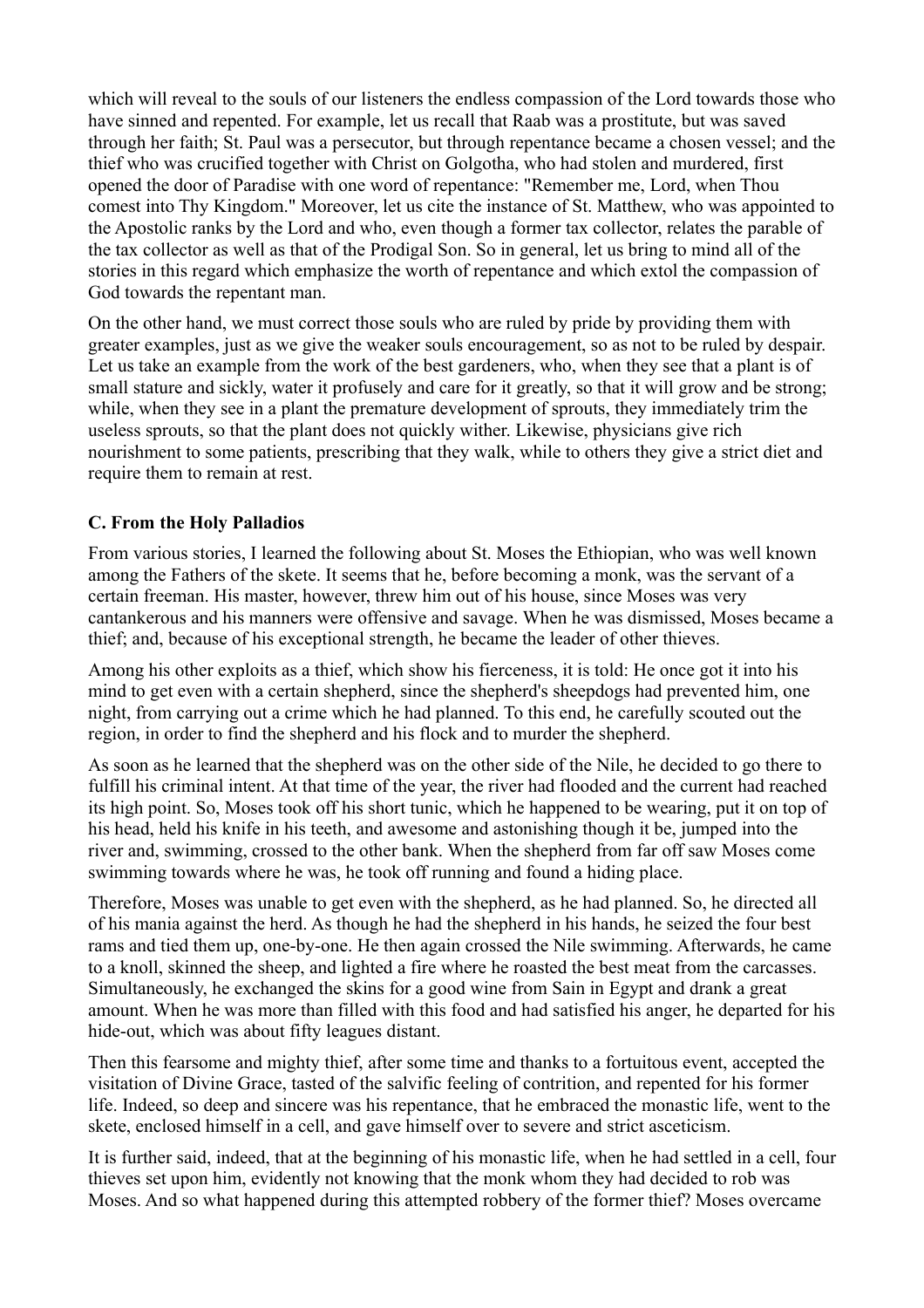them immediately with amazing ease, tied them up, and put them over his shoulders with such ease that it seemed as though he were picking up a sack of straw. He then proceeded to take them to the Church, where he said to the brothers:

"Since I no longer allow myself to do wrong to anyone, what do you advise me to do with these four here, who attacked me in order to rob me?"

The astonished brothers of the skete untied the thieves and allowed them to go free.

Then the thieves themselves recognized Moses. And seeing his repentance, they, too, wished not to return to their former lives of thievery, and, following the example of St. Moses and abandoning the life of sin and crime, became monks and were distinguished for their struggles in asceticism and the virtuous life.

St. Moses, thereafter, exhibited the same perfect asceticism, about which yet other things are written in other books. He warred with great firmness against the demons and was distinguished in all the arenas of ascetic endurance, such that he was quickly ranked among the older and perfected Fathers, being ordained a Presbyter and enriched by the greatest gifts of the Holy Spirit. At his death, he left behind seventy disciples.

## **D. From the** *Gerontikon*

Abba Mios was asked by a soldier: "Father, God then accepts the repentance of the sinner?" The Elder, after counselling him with many instructive words, suddenly asked him:

"Tell me, my beloved, when you tear your uniform, do you throw it away?"

"No," the soldier answered, "I sew it and use it anew again."

Then Abba Mios also thoughtfully told him:

"If you take pity on your clothing, will not God take pity on His own creation?"

2. A brother asked Abba Poimen:

"Father, I committed a great sin. Is it enough for me to repent for three years?"

The Elder answered:

"That is too long a period of time."

Those in attendance asked, with a certain curiosity:

"Is forty days of repentance a long enough period of repentance?"

To the question of these observers, the Elder answered:

"Again, this is too long. It is my opinion that, if a man repents with his whole heart and does not repeat the sin, within three days only, God will accept his repentance and forgive him."

3. Yet another brother asked Abba Poimen:

"If someone falls to some sin and repents, does God forgive him?" Most pensively, Abba Poimen answered: "Would not He who gave to men the commandment that they must forgive, Himself fulfill this? It is well known that He gave an order to the Apostle Peter to forgive those who do wrong and repent, even seven times seventy."

4. And a third brother asked Abba Poimen:

"Father, what is repentance for sin?" The Elder replied to the brother's inquiry:

"Repentance signifies a firm resolution not to return to a sin. For this reason precisely the righteous are called blameless, for they have abandoned sin and have been proven righteous."

5. A certain brother asked Abba Sisoes: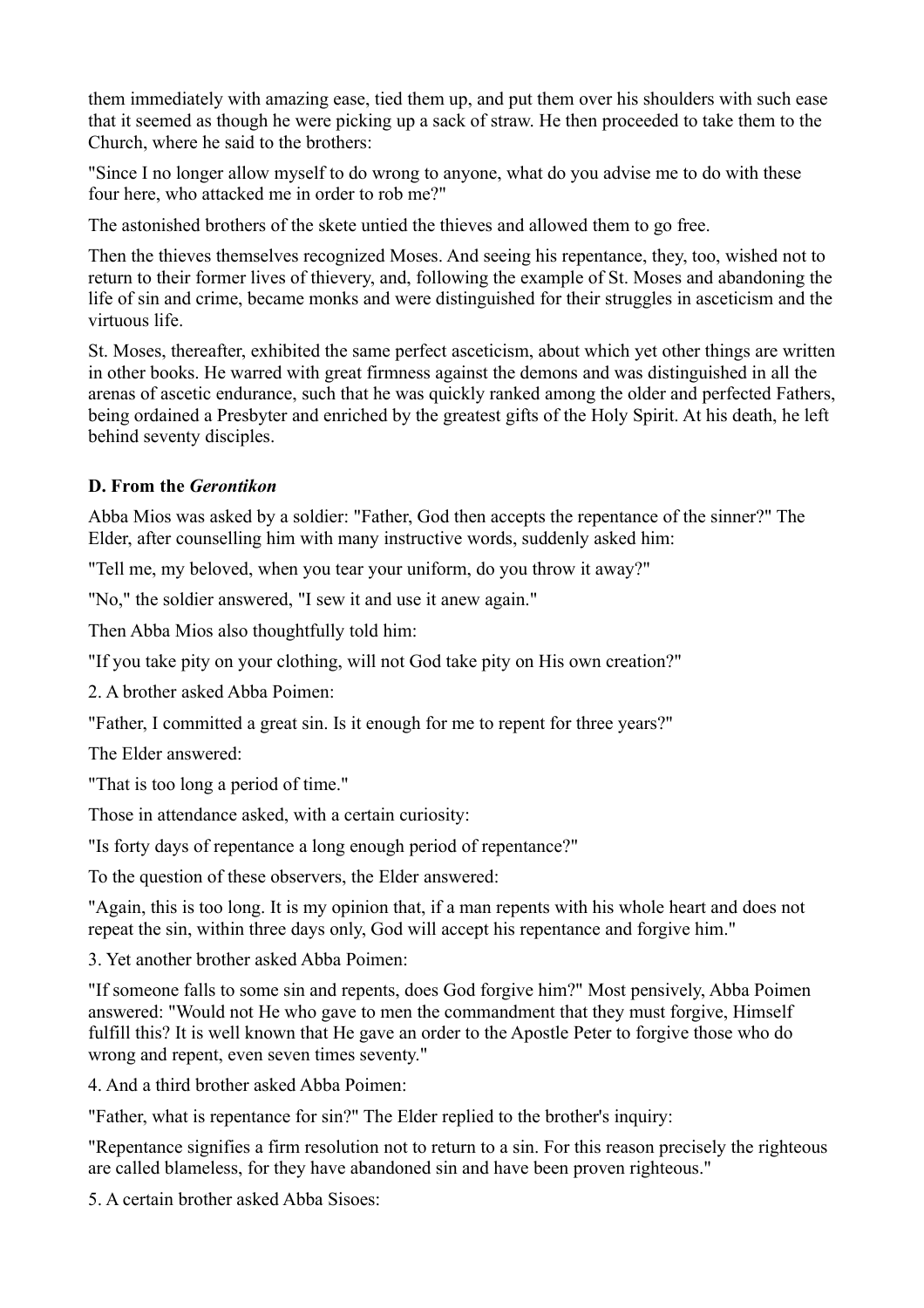"Counsel me, Father, for I have fallen to sin. What am I to do?"

The Elder said to him:

"When you fall, get up again."

With bitterness the sinning brother continued:

"Ah! Father I got up, yet I fell to the same sin again."

The Elder, so as not to discourage the brother, answered:

"Then get up again and again."

The young man asked with a certain despondency:

"How long can I do that, Father?"

The Elder, giving him courage, said to the brother:

"Until the end of your life, whether you be found in the commendable attempt at lifting yourself up from sin or falling again to it. For, wherever it is that a man is found at the last moment of his life on earth, whether it be in things good or evil, there he will be judged, proceeding either to punishment or to reward."

6. A brother lived in a cell in Egypt and, with all humility, spent his life in asceticism. This monk had a sister who lived in the city and who was a prostitute. She had been the cause of many losing their souls each day. Thus, many times the Elders had urged the brother to go meet with his sister. At last one day they convinced him to go, that perchance his brotherly admonitions might have the desired effect and she might cease the sin that she was committing.

As soon as he arrived at the place where the sinful woman was staying, a certain acquaintance of theirs saw the monk and ran to inform her, saying: "Your brother is asking for you at the door below." The sister, on hearing this news, abandoned her sinful compatriots and, just as she was, ran down to greet her brother, without bothering, in fact, even to put a covering on her head. When the brother and sister saw one another and she, out of joy, tried to embrace her brother, he said:

"Truly, my sister, I pity your soul, beholding how you will suffer the bitter and unending torments of Hell, for not only have you lost your soul, but many others have also done so because of you."

The sister listened attentively to the sincere counsels of her brother and, overwhelmed by them, with true repentance said to him:

"Are you sure that, even now, I can be saved?"

"If you wish so, there is salvation," the kind brother answered with certainty.

With tears in her eyes, she then fell at the feet of her brother and doggedly entreated him to take her with him into the desert to be saved.

The brother, also moved by her sudden conversion, told his sister:

"Put a scarf on your head and follow me."

She, however, said to her brother:

"Come, come, let us go quickly. It is preferable for me and better for my soul if I leave this vile place and set forth on the way bare-headed, and not enter again into this workshop of sin."

They thus departed for the desert, and the brother advised her tenderly, enumerating for her the fruits of repentance. She listened with silent attention, while Divine Grace slowly won over the soul of the repentant sinner.

Then at a certain point in their journey, they saw some wayfarers coming toward them from the opposite direction. So the brother, in order not to cause scandal to them, told his sister: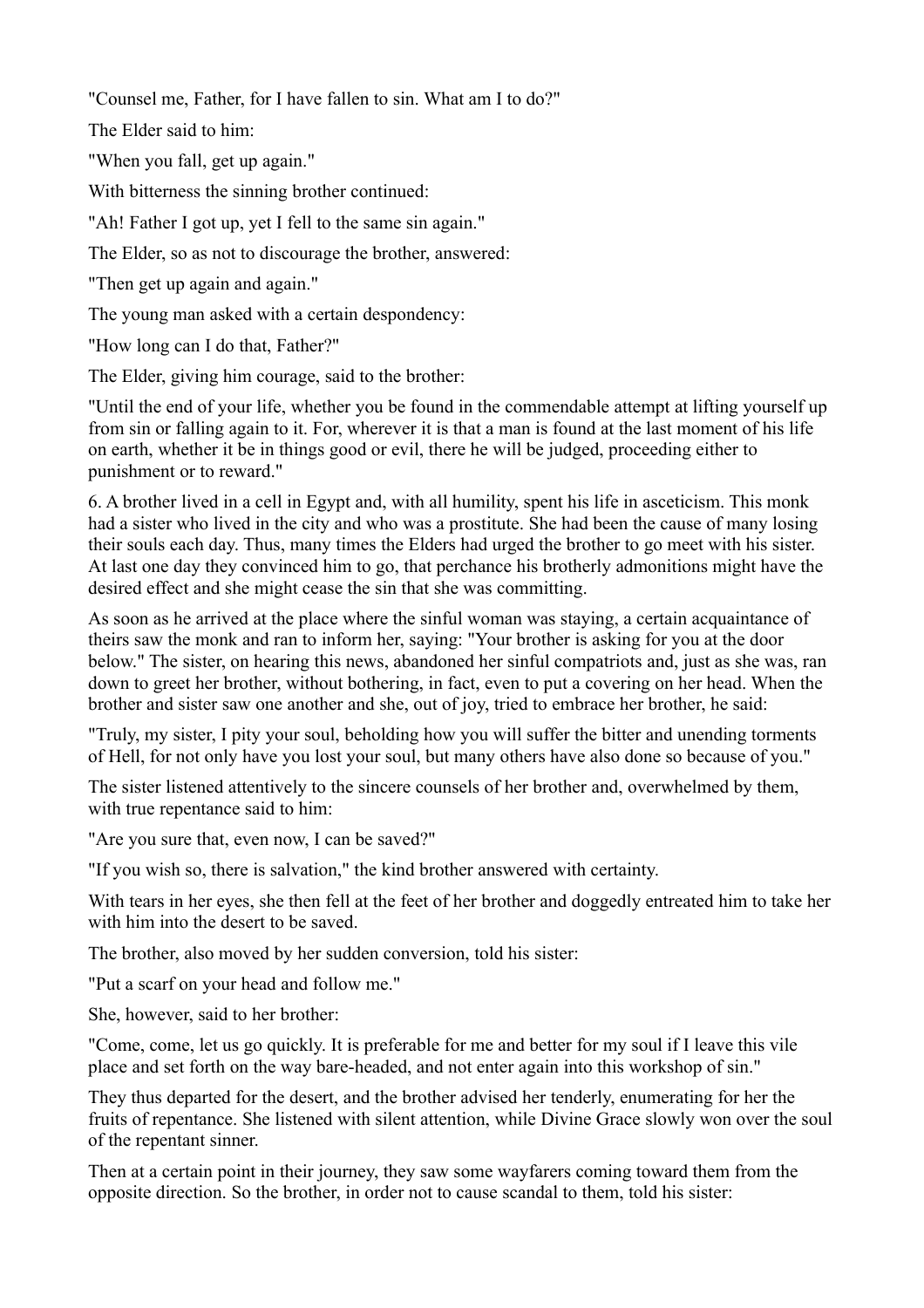"Since not everyone knows that you are my sister get off the road just a little until these people pass by, so that we do not cause them scandal."

The sister immediately went away some distance from the road.

When the caravan had passed, the brother called to his sister.

But he received no answer at all. Curious, he searched the place where he expected her to be and, astonished, saw that she was dead. He noticed at the same time that her feet were torn to pieces from the trip, since she was barefoot.

The brother related these incidents to the Elders. They, taking counsel regarding the matter, all disagreed, some maintaining that she was saved, others insisting that she had lost her soul.

Finally, after praying, one of the Elders, who appears to have been more virtuous and insightful than the others, received the following revelation from God: "This sinner was saved, for as soon as Divine Grace, at the counsels of her brother, moved her heart, she repented and thought of no material thing. But rather, she gave no heed to her body and did not complain about the pain and wounds inflicted by the journey. For this reason, her repentance was accepted."

#### **E. St. Amphilochios on Avoiding Despair**

A certain brother, overcome by the passion of immorality, sinned every day. However, each time, with tears and prayers, he would fall before the Master and Lord and receive forgiveness from Him. And as soon as he had repented, the next day, being misled again by shameful habit, he would fall to sin.

Afterwards, having sinned, he would go to the Church, where he would prostrate himself before the honorable and revered Icon of our Lord Jesus Christ and tearfully confess to Jesus: "Lord, have mercy upon me and take away from me this fearful temptation, for it troubles me fiercely and wounds me with the bitter taste of the pleasures. O my Master, cleanse my person once more, that I may gaze upon Thine Icon and see Thy holy form and the sight of Thy face, brighter than the sun, that my heart might be sweetened and thankful."

And though his lips had just whispered these words, no sooner would he leave the Church than he would fall once again to sin.

Despite this, however, he did not despair of his salvation, but, returning from his sinful deed, would cry out in the Church the same words to God, to the Lord, Who loves mankind, adding the following: "My Lord, I swear to Thee on my word that I shall no longer commit this sin. Only forgive me, Good and Most Merciful Lord, whatever sins I have committed from the beginning to this moment."

No sooner would he utter these awe-inspiring words, than he would find himself the captive of this evil sin. Let no one cease to marvel at the sweet love of God towards mankind and at His boundless goodness, with which He each day tolerated the uncorrected and evil transgression and ingratitude of the brother. Indeed, God, because of the greatness of His mercy, persistently accepted the repentance of that sinful brother and his inevitable return. For this happened not for one or two or three years, but for more than ten years.

Do you see, my brother, the measureless forbearance and boundless love of the Master? How He continually endures, showing to us kindness, tolerating our terrible transgressions and sins? And what evokes astonishment and wonderment with regard to the rich mercies of God is that He did not become wrathful with the brother in question, though the brother, agreeing not to fall to sin again, continually broke his word.

At any rate, one day when all that we have described again occurred, the brother, having fallen to sin, rushed to the Church, lamenting, groaning, and crying with anguish, to invoke the mercy of God, that He might have compassion on him and take him from the sin of immorality.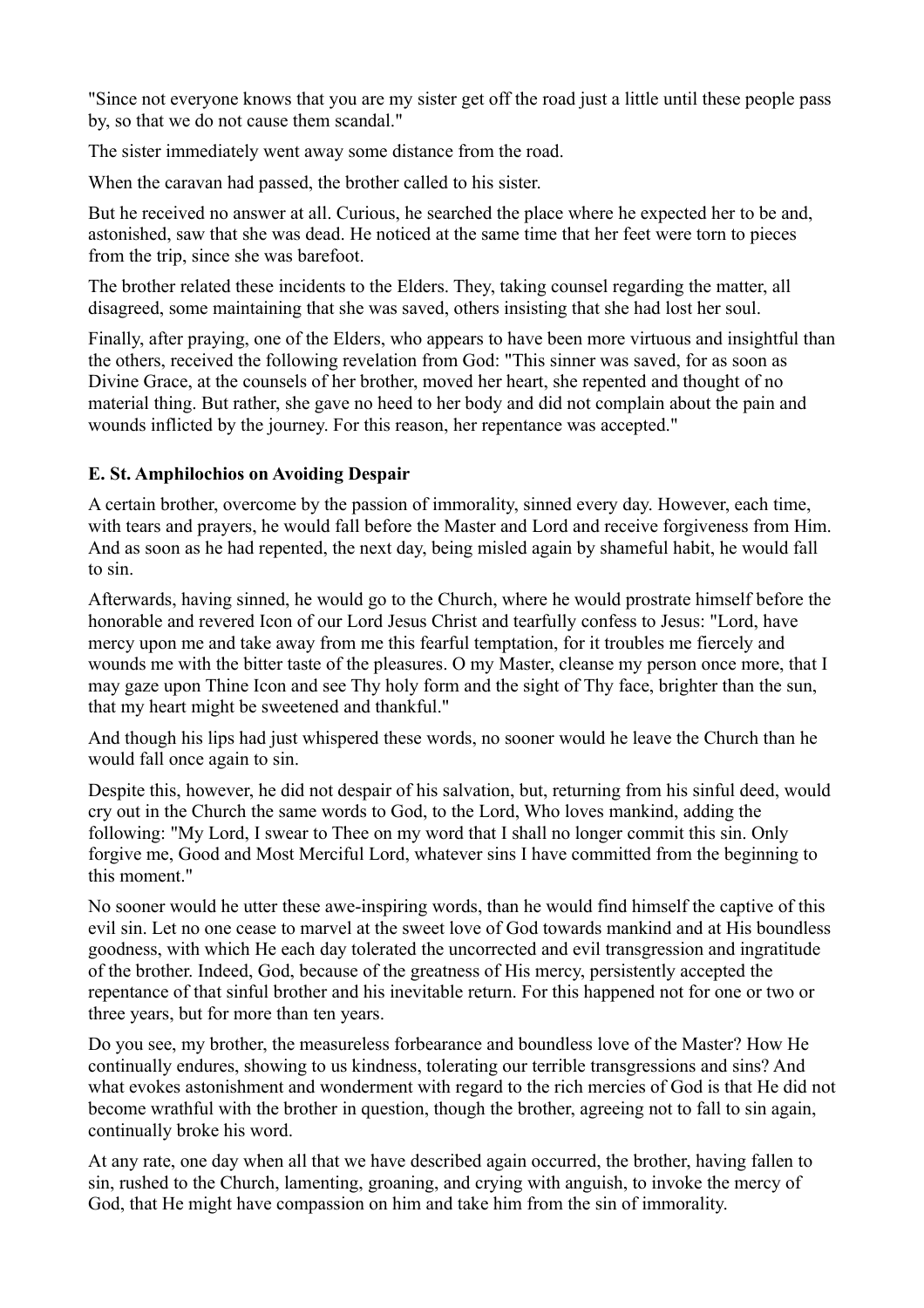No sooner had he called on God, the lover of man, than the Devil, that evil of old, destroyer of our souls, seeing that he could gain nothing, since whatever he accomplished by sin, the brother expunged by his repentance, became infuriated and appeared visibly before the brother. Facing the Icon of Christ, the Devil said to our compassionate Savior: "What will become of the two of us, Jesus Christ? Your sympathy for this sinner defeats me and takes the ground I have gained, since you keep accepting this dissolute man and prodigal who daily mocks you and scorns your authority. Indeed, why is it that you do not burn him up, but, rather, tolerate and put up with him? ... It is because one day you intend to condemn all of the adulterers and the dissolute and you will destroy all sinners.

"Actually, you are not a just Judge. But by whim your power is sometimes applied leniently and overlooks things. So, while I was cast from the heavens down to the abyss for a little breach of pride, to this fellow here, even though an immoral man and a prodigal, you calmly show your sympathy, just because he throws himself down in front of your Icon.

"In what way can you be called a just Judge, then? For, as I see it, you receive individual people with great kindness, but ignore justice in general."

The Devil said all of this, poisoned with great bitterness, whilst there poured forth from his nostrils a black flame.

Having said these things, he fell silent. A voice was heard in response, coming forth from the divine sanctuary, saying the following: "O, all-cunning and ruinous Dragon, are you yet not satisfied with your evil and destructive desire to gobble up the world? Now you have even the nerve to try to do away with this man here, who has come with contrition to entreat the mercy of my compassion to devour him, too? Can you offer up enough sins that, by them, you can tilt the balance of justice against the precious blood which I shed on the Cross for this man? Behold my murder and death, which I endured for the forgiveness of his sins.

"You, when he turns again to sin, do not turn him away, but receive him with joy, neither chastising him nor preventing him from committing sin, out of the hope that you might win him over; but I, who am merciful and love mankind, who counselled my laudable Apostle, Peter, to forgive sins seven times seventy (St. Matthew 18:22), do I not show him mercy and compassion? Indeed, simply because he flees to me, I will not turn him away until I have won him over. Furthermore, I was crucified for sinners and for their salvation; my immaculate hands were nailed to the Cross, that those who so wish might take refuge in me and be saved. For this reason, then, I neither turn away nor reject anyone, even if he should fall many times a day and many times return to me; such a person will not leave my Temple saddened, for I came not to call the righteous, but to call sinners to repent."

During the time that this voice was heard, the Devil was fixed in his place, trembling and unable to run away. The voice then again began to say: "We have heard from all that you say, O Seducer, that I am not just; to the contrary, I am just beyond all. In whatever moral state I find a person, in that state I judge him. Look at this man who a few moments ago repented, having returned from sin and having fallen at my feet with a sincere resolution to abandon sin, and thereby having conquered you.

"Therefore, I will accept him immediately and save his soul, since he did not lose hope in his hard toil for salvation.

"Look how much he merits by his repentance before me, for which he is honored. As for you, let your hate be shred to pieces and you disgraced."

While this was being said, the repentant brother had thrown himself before the Icon of the Savior. With his face to the ground and lamenting, he surrendered his spirit to the Lord. At the same time that the repentant brother departed to the Lord, a great tempest fell upon Satan, like a fire from Heaven, and devoured him. From this incident, my brothers, let us learn of the limitless compassion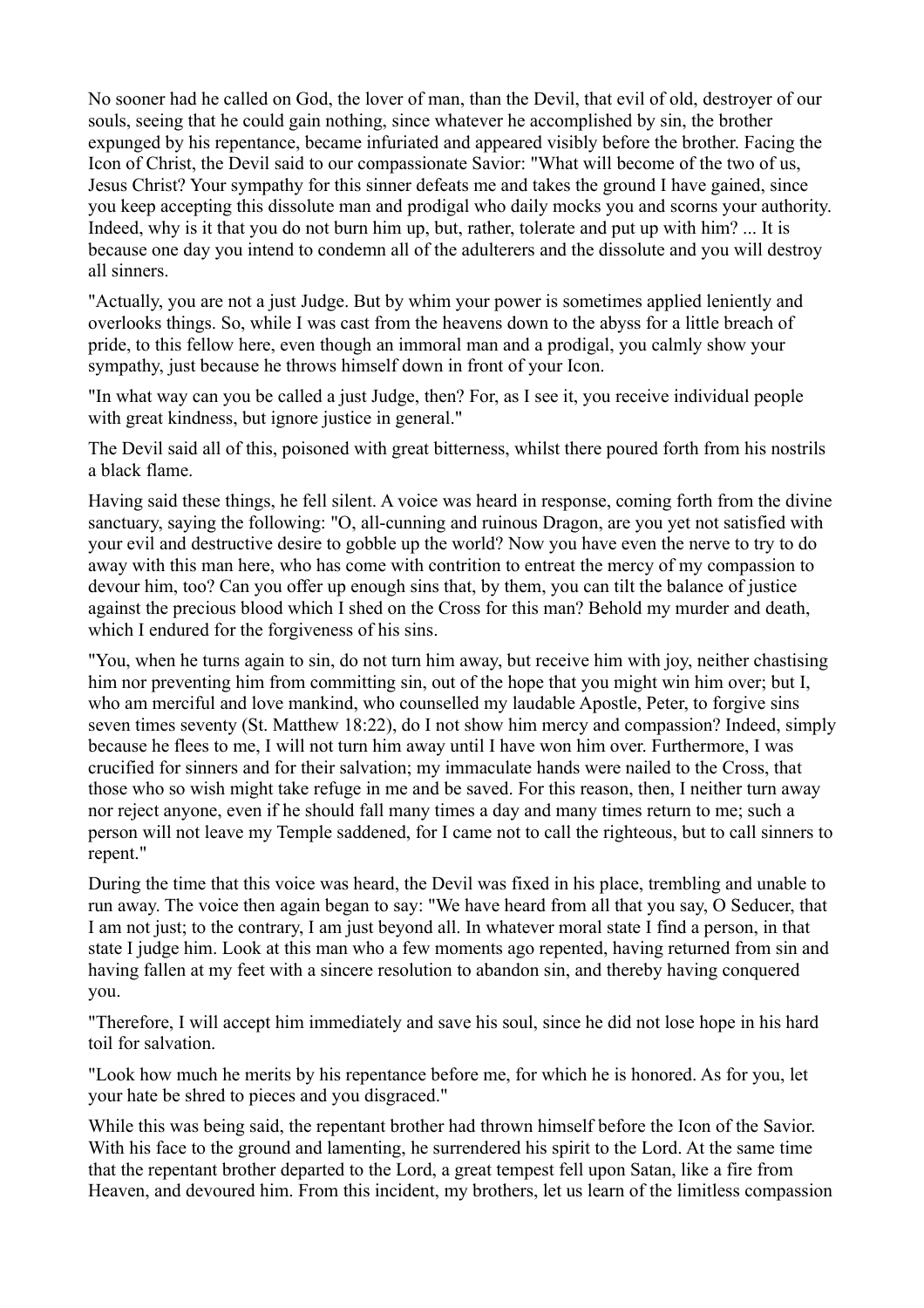of God and of His love of man—a good Master we have—, that we might never again be disheartened by our sins, but rather look after our salvation with zeal.

2. Again another brother, having repented of all of the sins that he had committed, attained peace (he no longer fell to any misdeed or sins). It so happened that almost immediately thereafter he stumbled on a rock and injured his foot. So much blood flowed from the wound that he lost consciousness and died. After his death, the demons immediately came, wishing to take his soul.

However, the Angels stopped them and told them:

"Look at that rock and see his blood, which he shed in struggle for his love of the Lord."

When they had said this, the Angels ascended with him to Heaven, his soul free of sin.

3. Satan appeared to a brother who had fallen to sin and said to him:

"You are not a Christian."

The brother, without being ensnared by this thought of the Devil, answered:

"Regardless of what I am today, from now on I will flee from you."

Satan, attempting to cast him into despair, spoke again to him:

"I tell you that you are going to Hell."

The brother, not losing his courage, answered a second time:

"You are neither my judge nor my God."

So, Satan took leave, having accomplished nothing.

The brother then repented sincerely before God and became a valiant struggler.

4. A brother, possessed by sadness and melancholy, went to an Elder and asked of him:

"What am I to do? My thoughts present me with the idea that perhaps in vain I denied the world and that I cannot be saved."

Thoughtfully, the Elder answered as follows:

"My child, even if we do not succeed in reaching the promised land, it is better that we should give our carcasses to the desert than return to the Egypt of fearful enslavement" (Numbers 14:29-33).

5. Another brother asked the same Elder:

"Father, to what does the Prophet refer when he says, 'there is no salvation for him in his God' (Psalm 3:2)?"

The Elder gave the following response to the brother's inquiry:

"He is referring to thoughts of despair, which the demons place before the sinner, saying: 'Neither now nor hereafter is it possible for God to save you.' With such counsel they try to cast the sinner into despair. But a person must contrast these thoughts with the words of Holy Scripture: 'The Lord is my refuge and He shall free my feet from the snare' (Psalm 24:15; 25:15 KJV)."

6. One of the Desert Fathers relates the following beneficial story: In Thessaloniki, there was once a convent of virgins. One of the nuns of the convent, by virtue of the works of the Tempter, left the monastery and fell to prostitution. She remained in this loathsome sin of immorality for a number of years. Yet after some time, with the help of God, Who loves mankind, she repented and returned to her convent. But before she was able to enter into the convent, she fell dead at the gates. In the meantime, her death was revealed to a certain holy man. In this revelatory vision, he saw—among other things—the Holy Angels who had come to take her soul and the demons following behind the soul. On the one hand, the Angels claimed that the nun had returned to the convent repentant, and thus her soul belonged to them. But the demons answered: "She has worked so many years for us,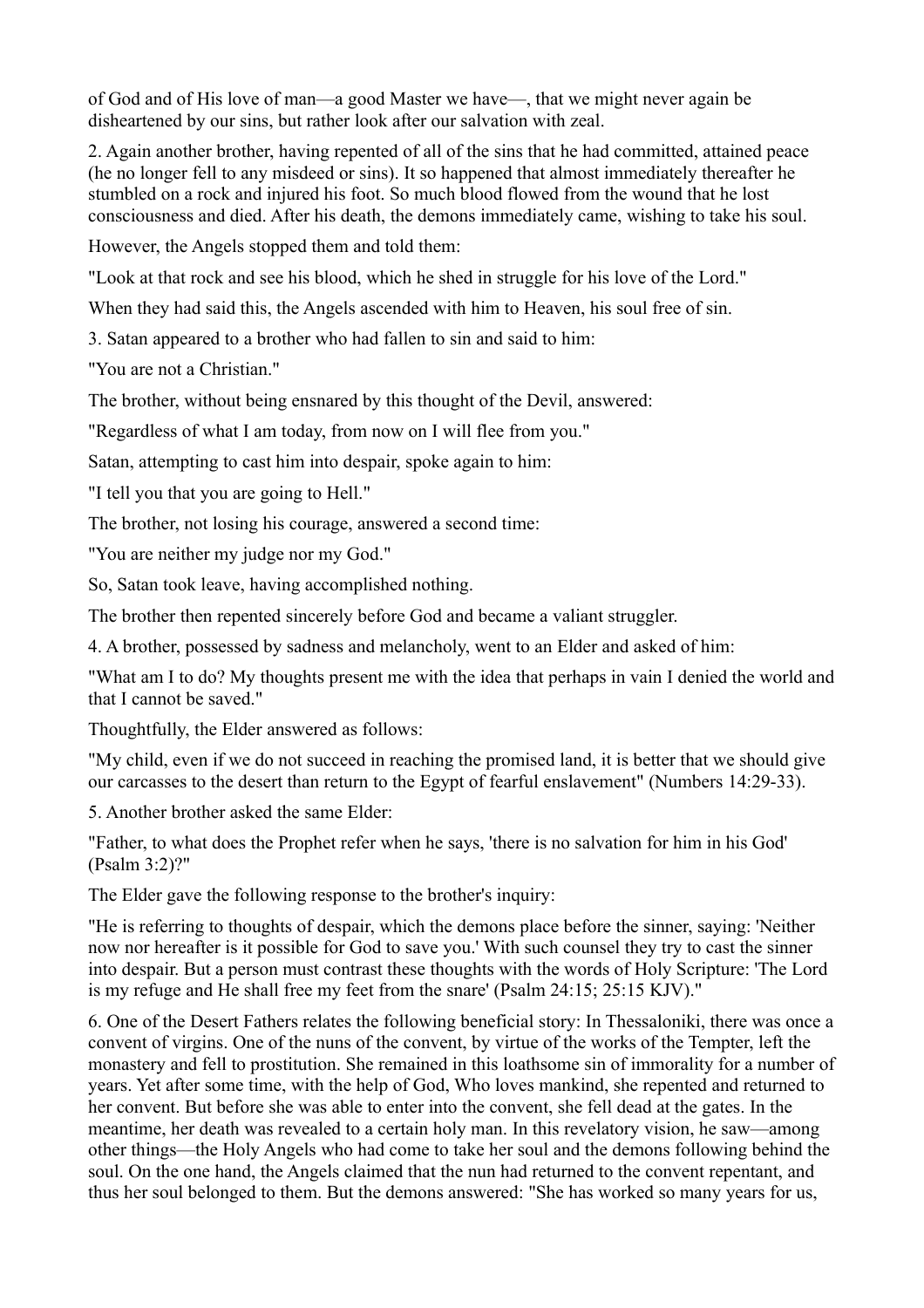and therefore her soul should be ours. Moreover, she did not even manage to enter into the convent. How, then, can you claim that she repented?"

The Angels, however, cut them off, saying that from the moment that God, Who is omniscient, perceived that the nun's intention was aimed at repentence, He gladly received her and she was justified. "She was master over her repentance, in reaching the goal which she had intended; the Lord over her life, however, was the Master of all."

After hearing these words, the demons were thwarted and departed, leaving the soul to the Angels.

The holy man who beheld this vision related it to others.

7. Abba Alonios said: "If a man but so desires, he can return to the divine standard and repent anytime, whether early or late."

8. A brother posed the following question to Abba Moses:

"Let us suppose that a man beats his servant for a certain transgression; what should the servant say?"

The Elder replied:

"If he is a good servant, he will say: 'My Lord, have mercy on me, for I have done wrong."'

The brother asked again:

"Should the servant say nothing else?"

And the Elder answered again:

"Nothing else. For, having admitted and confessed his fault and having said, 'I have done wrong,' immediately his Lord will take pity on him from the depth of his soul and forgive him."

9. A brother said to Abba Poimen:

"When I fall to some deplorable sin, my conscience eats me up and sharply reproaches me because I have fallen to that sin."

The Elder answered the brother as follows:

"If, at the very moment that he commits a sin, a person says, 'I have sinned,' his conscience ceases to be troubled."

10. The parents of a young girl by the name of Taisia died and left her an orphan. The young woman converted her home into a guest house for the Fathers of a neighboring skete. For many years she thus welcomed them and showed them care through her hospitality.

After some time, however, having spent all that she had in her hospitable work for the Fathers, she fell into need and became poor.

So it was that she fell in with some perverted people who led her to change her way of life and to abandon the path of virtue. The result of these destructive associations of hers was that Taisia flourished ever more in the way of sin, ending up, in time, in prostitution.

When the Fathers heard of her plight, it much saddened them.

So, they called upon Abba John the Short and said to him: "We have learned that our sister Taisia is living in sin. It is well known that, when she was still able, she showed us her love and hospitality and gave us rest. It is now time for us to help her as much as we can. Take upon yourself the task, then, of meeting with her and try, with the wisdom that God has given you, to set her aright and to pull her out of the mud of debauchery."

The Elder thus went to the den of sin where Taisia was staying.

"Inform your mistress, please, that I am asking for her," he told the old woman who was the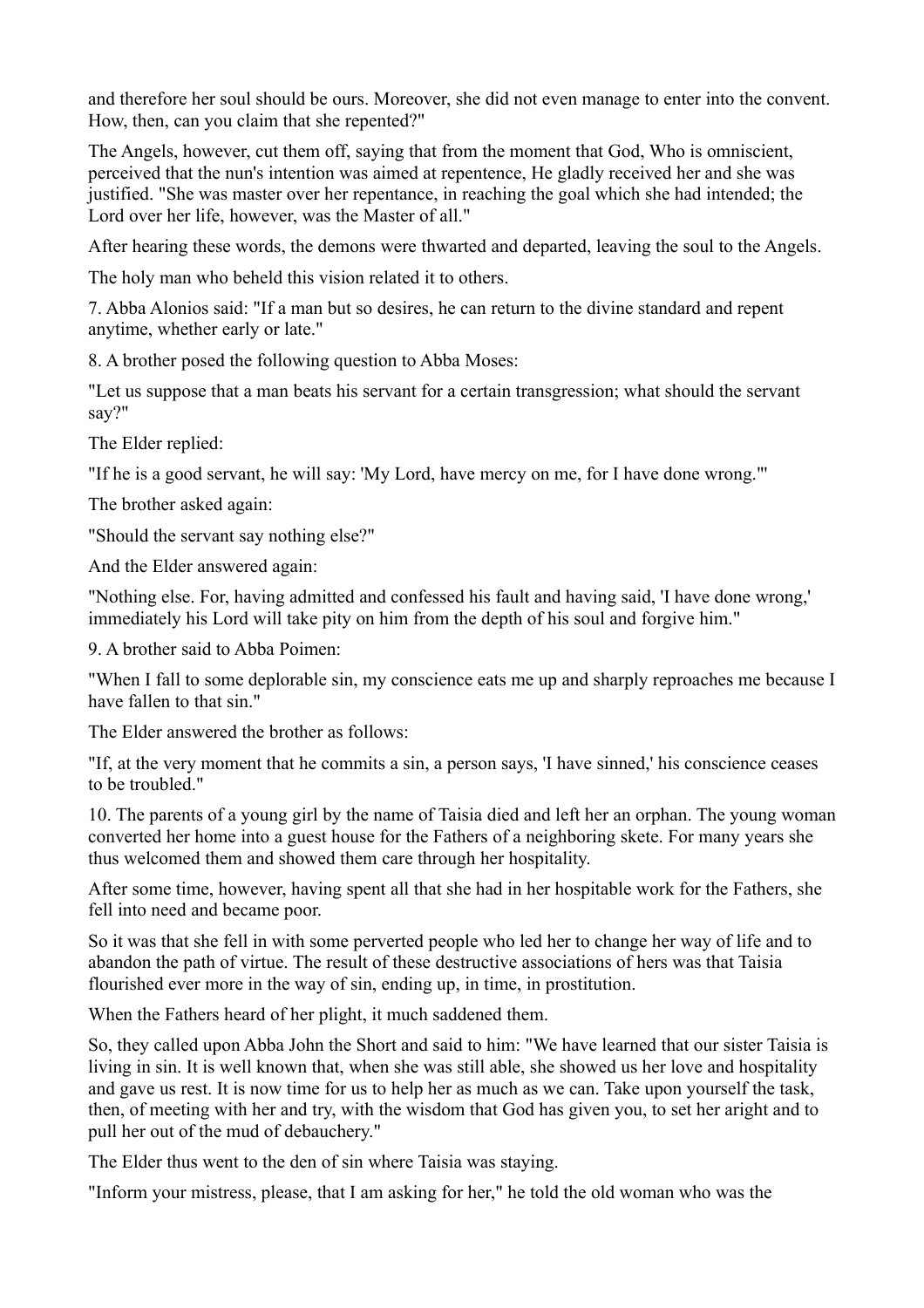doorkeeper of the house of ill repute.

"Get out of here, monk," the old women told him angrily. "You monks early on took all that she had and have left her poor now."

"Please go and do as I asked you," the Elder insisted, "because I aim to bring her great benefit."

The old woman finally stubbornly went upstairs and yelled to Taisia. that some monk wanted to visit her.

"Those monks," Taisia thought, on hearing who it was who was asking for her, "frequently live near the Red Sea and find valuable pearls."

Having adorned herself with special care, she lay down on her bed and said to the old woman porter:

"Bring the monk to me."

So, in fact, shortly Abba John entered the appointed room and sat near her. Looking carefully into her face, he said emotionally:

"What is it that you have against Jesus, and why do you blame him for coming to such a state as this?"

She, upon hearing these words, was totally paralyzed. At the same time, the Elder lowered his head and began to weep in sobs.

Shaken, Taisia then asked him:

"Abba, why are you crying?"

Abba John, raising his head a little, and then lowering it again, said:

"How can I see Satan playing on your face and not cry?"

At this remark, the sinful Taisia asked:

"Is there such a thing as repentance, Father?"

"Yes, there is," the Elder replied.

"Then take me with you," Taisia said, " and direct me as you will."

"So, let us go now."

At the beckoning of the Elder, the repentant sinner immediately arose to follow him.

The Elder was beset by astonishment, since he saw that Taisia had no interest in settling her household matters, but left things just as they were and followed him.

By the time they reached the desert, it had become completely dark. Abba John prepared a little place to sleep for her and, having made the sign of the Cross on it, told her:

"Sleep here." And after he had prepared for himself an improvised place to sleep on the ground, a short distance away, he completed his prayers and lay down to rest.

During the middle of the night he awakened and saw a strange spectacle; he saw a shining pathway leading heavenward from the spot where Taisia was sleeping and Angels of God leading the soul of the repentant sinner upwards along it.

Immediately he got up and, rushing toward Taisia, tapped her lightly with his foot. Once he realized that she was indeed dead, he prostrated with his face to the earth and entreated God to reveal to him whether He had accepted Taisia's repentance. Praying in this manner, he heard a voice from God, which said to him:

"The single hour for which this women repented was more quickly received than that of many who